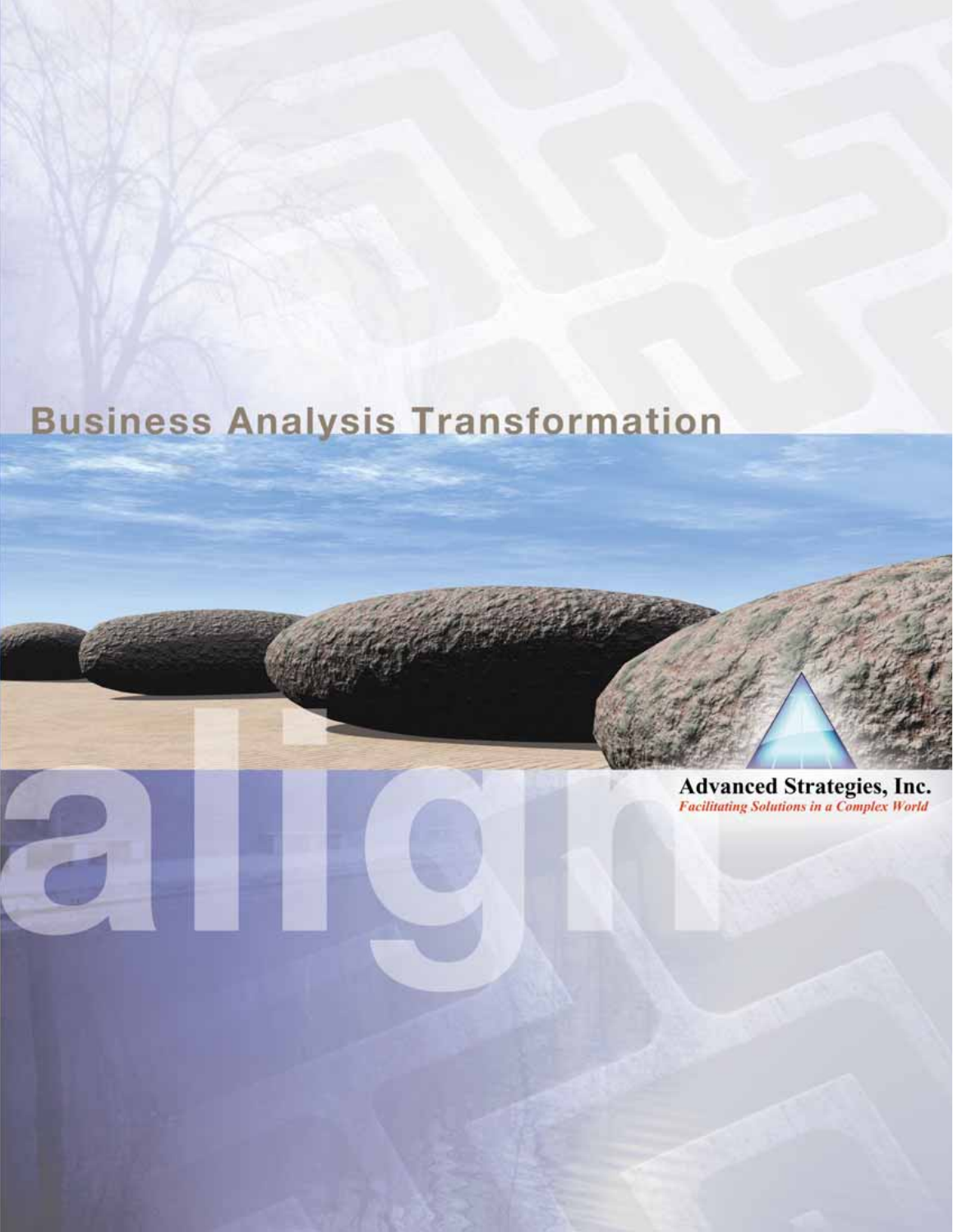### **Enabling Business Analysts** Ability to Perform . Courage to Lead . Opportunity to Act

### **Why Transformation**

Training alone is not enough. Building a team of professional business analysts requires:

- 1. Customized training classes that scale to your environment, culture, and projects.
- 2. Documented agreement on roles, responsibilities, and interfaces between business analysts and the rest of the organization.
- 3. Buy-in from project managers, IT executives, and business stakeholders for investing in a business-driven approach.
- 4. A mindset shift to a renewed focus on maximizing delivery of business results.

|                              | AND HER COMPANY OF THE COMPANY OF THE PRESS OF THE COMPANY OF THE COMPANY OF THE COMPANY OF THE COMPANY OF THE COMPANY OF THE COMPANY OF THE COMPANY OF THE COMPANY OF THE COMPANY OF THE COMPANY OF THE COMPANY OF THE COMPAN |                                                  |                                    |
|------------------------------|--------------------------------------------------------------------------------------------------------------------------------------------------------------------------------------------------------------------------------|--------------------------------------------------|------------------------------------|
|                              | <b>BA</b><br>Training                                                                                                                                                                                                          | BА<br>Performance                                | <b>BA</b><br><b>Transformation</b> |
| Training                     | VVV                                                                                                                                                                                                                            | VUVV                                             | VVVVVV                             |
|                              | Public/Standard                                                                                                                                                                                                                | Customized                                       | Customized                         |
| Roles and Responsibilities   |                                                                                                                                                                                                                                | v                                                | v                                  |
| Organizational Buy-In        |                                                                                                                                                                                                                                | v                                                | v                                  |
| Mentoring / Coaching         |                                                                                                                                                                                                                                | v                                                | v                                  |
| <b>BA</b> Methodology        |                                                                                                                                                                                                                                |                                                  | V                                  |
| Performance Indicators       |                                                                                                                                                                                                                                |                                                  | v                                  |
| Infrastructure               |                                                                                                                                                                                                                                |                                                  | v                                  |
| Certification                | Optional                                                                                                                                                                                                                       | Optional                                         | Optional                           |
| <b>Organizational Impact</b> | Limited<br><b>Effects</b>                                                                                                                                                                                                      | <b>Significant</b><br><i><b>Improvements</b></i> | <b>Sustained</b><br>Results        |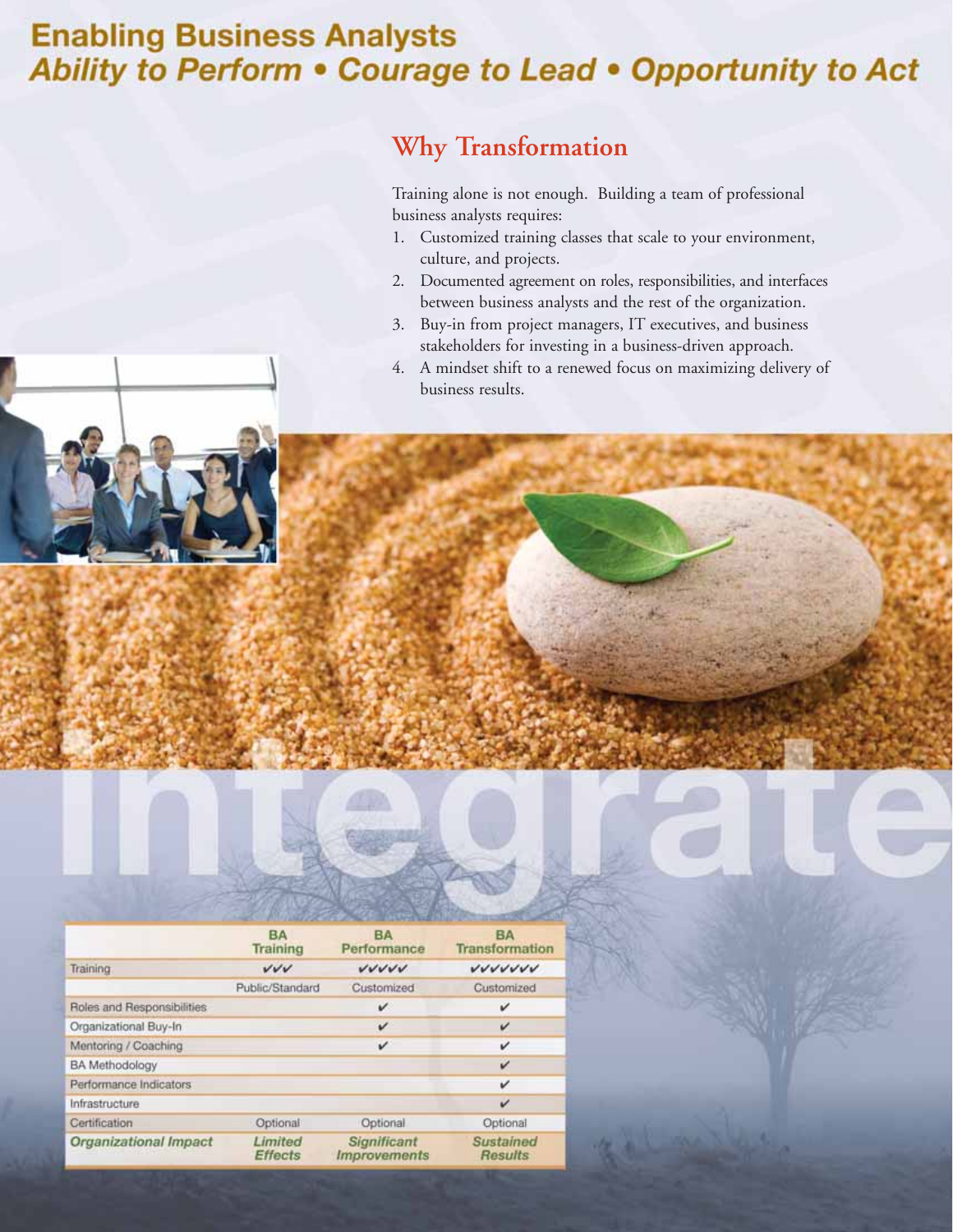#### **Why Business Analysis**

A global resurgence in business analysis is taking place. The increased pressure to innovate, do more with less, and succeed in environments with short attention spans has organizations scrambling to build business analysis capabilities.

*"85% of organizations want to be innovative but only 26% are effective at it."*

— Gartner's 2006 CIO Survey

### **Advanced Strategies Business Analysis Transformation**



**GROWTH IN PROJECT MANAGEMENT\*** 250,000 200,000 150,000 100,000 50,000 1980 1990 2000 2006

## **More than Training...Innovation for the**

Innovation requires:

- Aligning business strategy with enterprise goals.
- Breaking down silos to create integrated processes and data across organizational and political boundaries.
- Architecting processes, systems, and information to work together in harmony.
- Optimizing technology to create new value and services for both internal and external customers.

\*Business analysis is following the exponential growth of project management as the new prerequisite, not just for project success, but career success.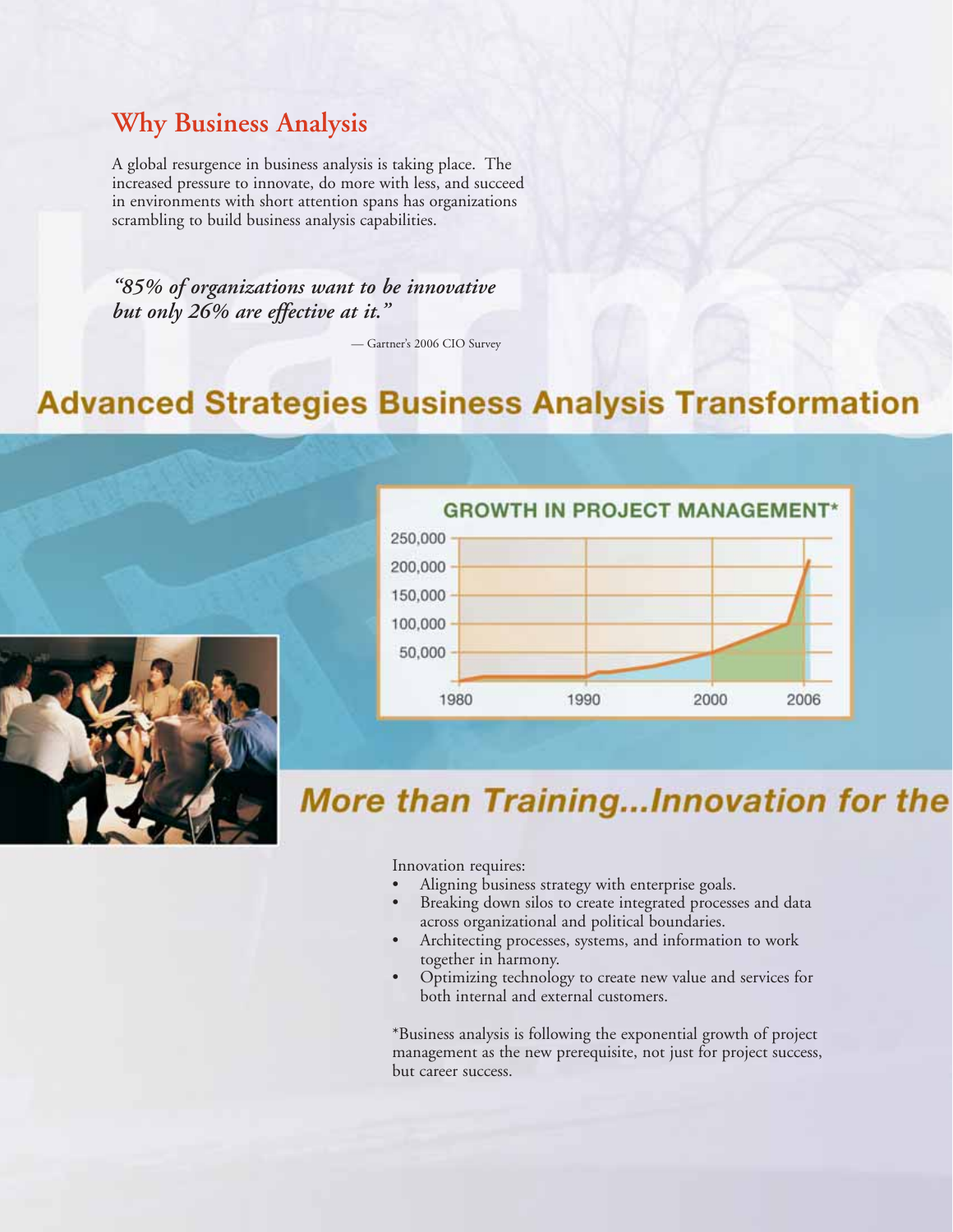#### **Why a Business-Driven Culture**

Increased emphasis on business analysis requires changing what is expected and accepted by the organization. Many organizational cultures embrace concepts that create friction with business analysis:

- If we build it they will come. (I know my customers' needs better than they do.)
- It is more important to get it done than to get it right. (After all, my success is judged primarily by meeting timelines and budgets.)
- My job is implementing solutions. (Someone else can worry about the business results.)
- Rework is to be expected and accepted. (Especially in IT projects.)

*"Business analysis requires a strategic mindset shift across the organization. A renewed focus on maximizing delivery of business results and minimizing time to value."*

> — Richard Branton, Advanced Strategies, BA World Atlanta 2007

## **Entire Organization**

Adopting a business analysis focus turns many management habits upside down:

- Customers should be seen and heard, not just imagined because solutions created behind closed doors, then rolled out to others, are rarely used for long.
- Getting it right must be at least as important as getting it done on time and on budget.
- Analysts and managers must focus on ensuring a direct connection between solutions and the overall business goals.
- "Measure twice, cut once." Because paper changes are cheap, taking the time and making the investment to do analysis right up front has a much higher ROI compared to the rework required on projects where analysis is cut short.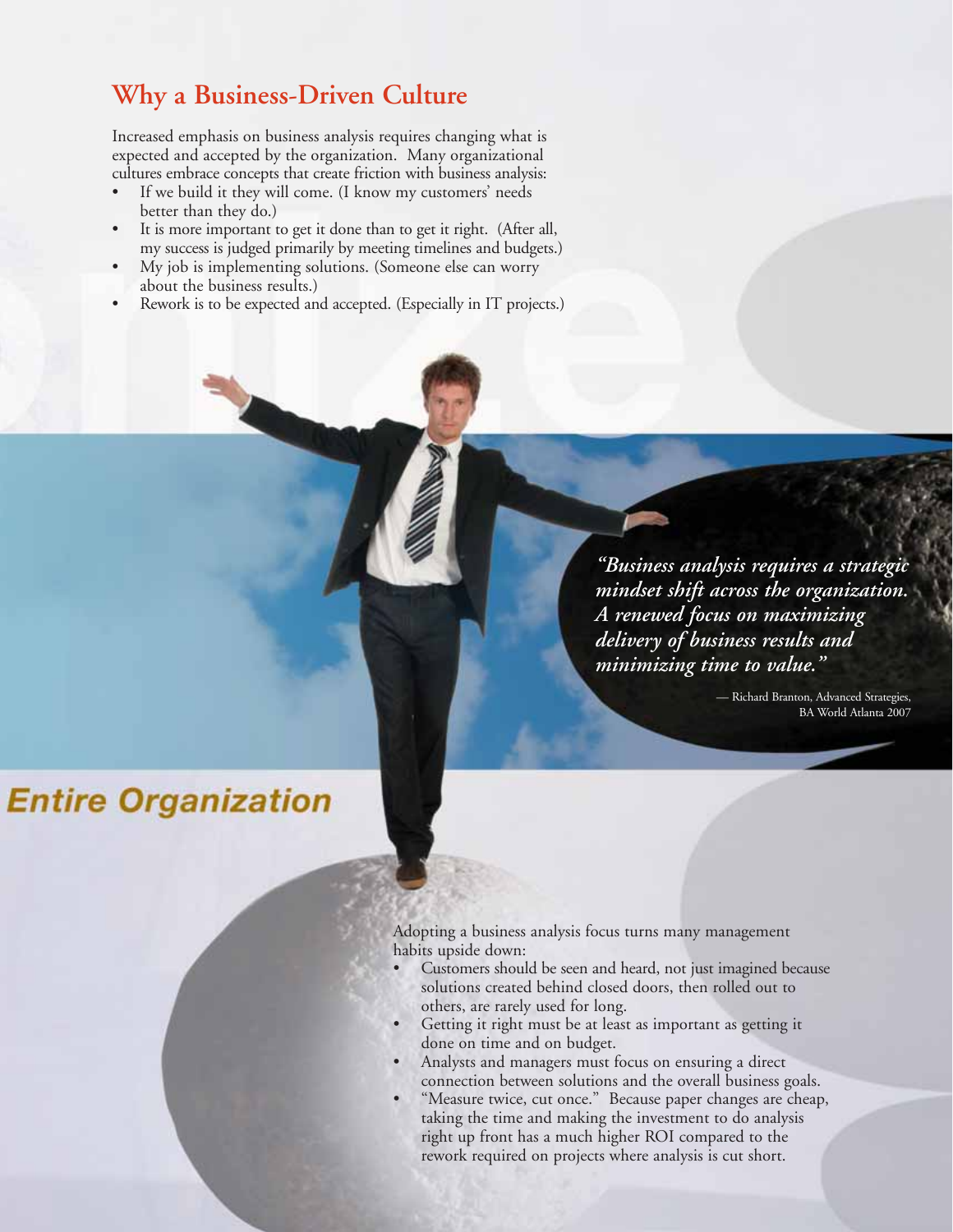### **Why Advanced Strategies**

We started in 1988 as a group of business analysis experts with a common mission:

- Improve project success rates as measured by the delivery of desired business results.
- Combine the best of the Big-6 consulting experience with the flexibility and customer focus of a boutique training organization.
- Dare to put client success first.
- Deliver a team of passionate professionals with an ongoing commitment to consulting, training, and research.